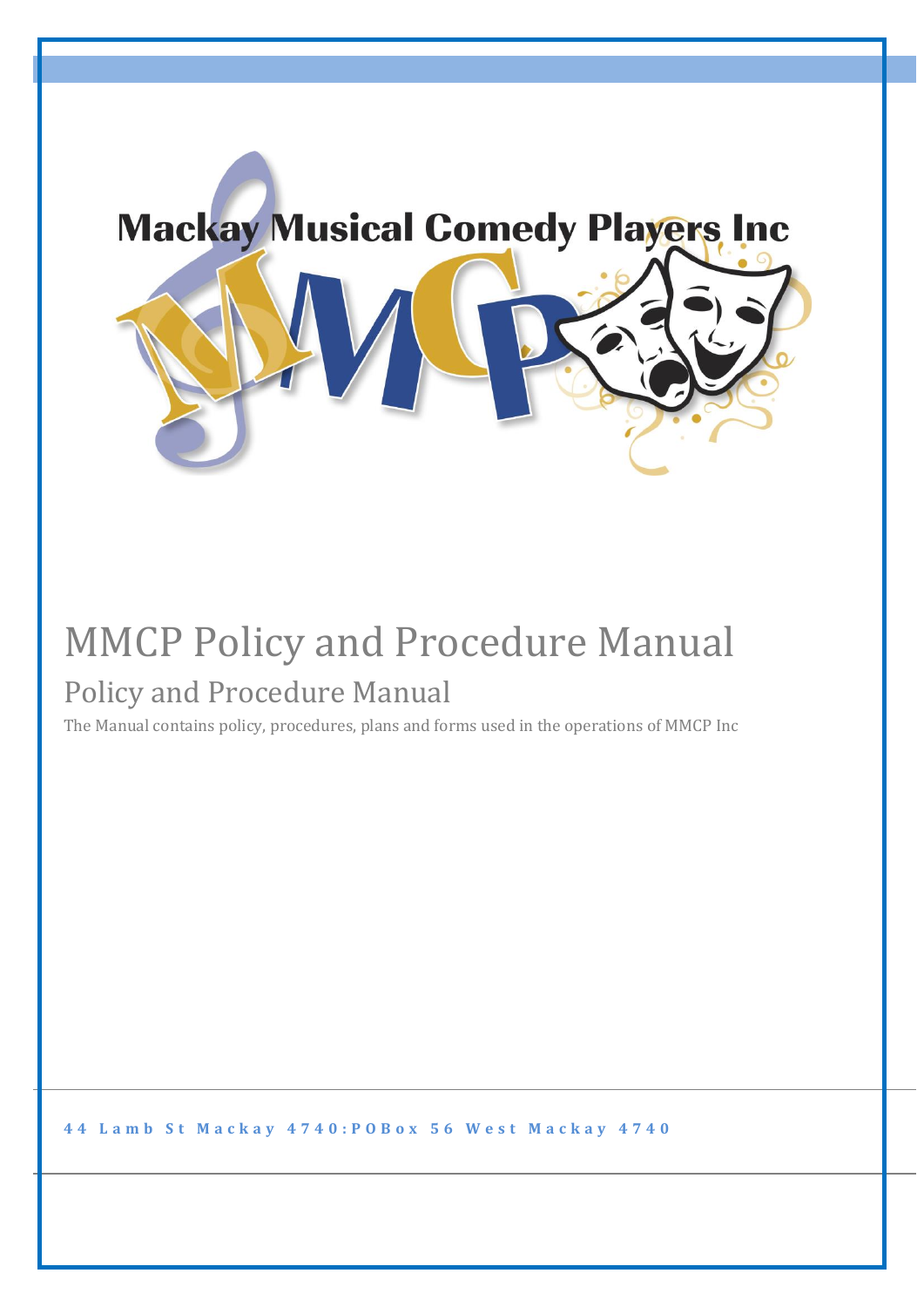

### **Table of Contents**

| <b>ACQUISITION AND DISPLAY OF IMAGES AND LIVE FOOTAGE POLICY</b>          | 3  |
|---------------------------------------------------------------------------|----|
| <b>CHILD PROTECTION POLICY</b>                                            | 6  |
| <b>CODE OF CONDUCT</b>                                                    | 8  |
| <b>HEALTH AND SAFETY POLICY</b>                                           | 10 |
| <b>PRIVACY POLICY</b>                                                     | 11 |
| <b>CHILD PROTECTION STANDARD OPERATING PROCEDURES - STANDARD RESPONSE</b> | 14 |
| <b>EMERGENCY EVACUATION PROCEDURES</b>                                    | 16 |
| <b>RISK MANAGEMENT PLAN</b>                                               | 17 |
| SOP - DROP OFF AND PICK UP OF PARTICIPANTS BY PARENTS / GUARDIANS         | 18 |
| SOP - TRANSPORT OF CHILD OR YOUNG PERFORMERS / PARTICIPANTS               | 19 |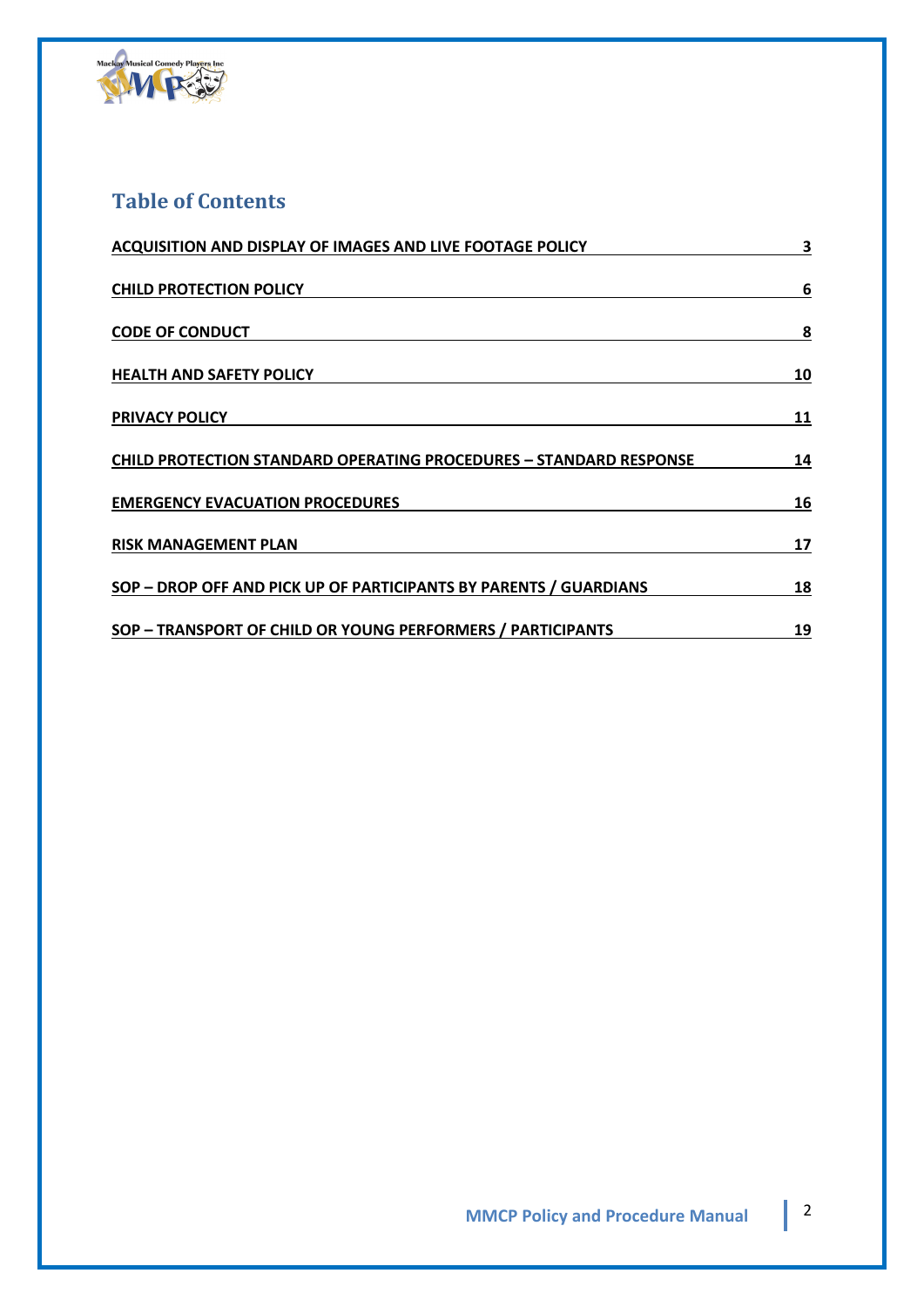

### **Acquisition and Display of Images and Live Footage Policy**

#### **Rationale**

There have been concerns about the risks posed directly and indirectly to children and young people through the use of photographs on club web sites and other publications. Evidence in Australia indicates that information posted on an Internet site or published in a magazine or newspaper can be used to target children, to locate them, and then to condition or groom them. Additionally images can be used or adapted for inappropriate use. The end result is that in spite of the best intentions on the part of the publisher, children can end up being victims of abuse.

#### **Operating Principles Acquiring Images**

- Permission needs to be obtained from the child's parent/guardian prior to taking the image. Ensure that they are aware of the way in which the image may be used. Consent is sought for such photographs and/or video footage being reproduced for the following purposes:
	- 1. to publicise a particular production in the media (including display on the club's website) ,
	- 2. to be included in programmes for the production,
	- 3. to be retained for archival records of the Mackay Musical Comedy Players (including display on the club's website),
	- 4. to enable copies to be made available to other members of Mackay Musical Comedy Players as mementos of the production.
- Request that professional photographers have written permission from MMCP Management Committee to take images of underage performers
- Clearly outline with professional photographers that all images taken will remain the property of MMCP, and cannot be used or sold for any other purpose. Clearly outline that all negatives/proofs etc. need to be destroyed or given to the club at the conclusion of the photo opportunity.
- Clearly outline and publicise what is considered appropriate behaviour and content to those taking photographic/video images.
- Do not allow unsupervised or individual access to performers.
- Do not approve photo/video sessions outside the event venue or at a performer's home.
- MMCP allows members to take personal memento photographs of MMCP rehearsals, productions, events or activities provided that only use appropriate images of performers and volunteers, relevant to the activity, and suitably clothed.
- If you have a concern or complaint of inappropriate photographic behaviour or content, please contact a MMCP Management Committee Member.

#### **Displaying Images**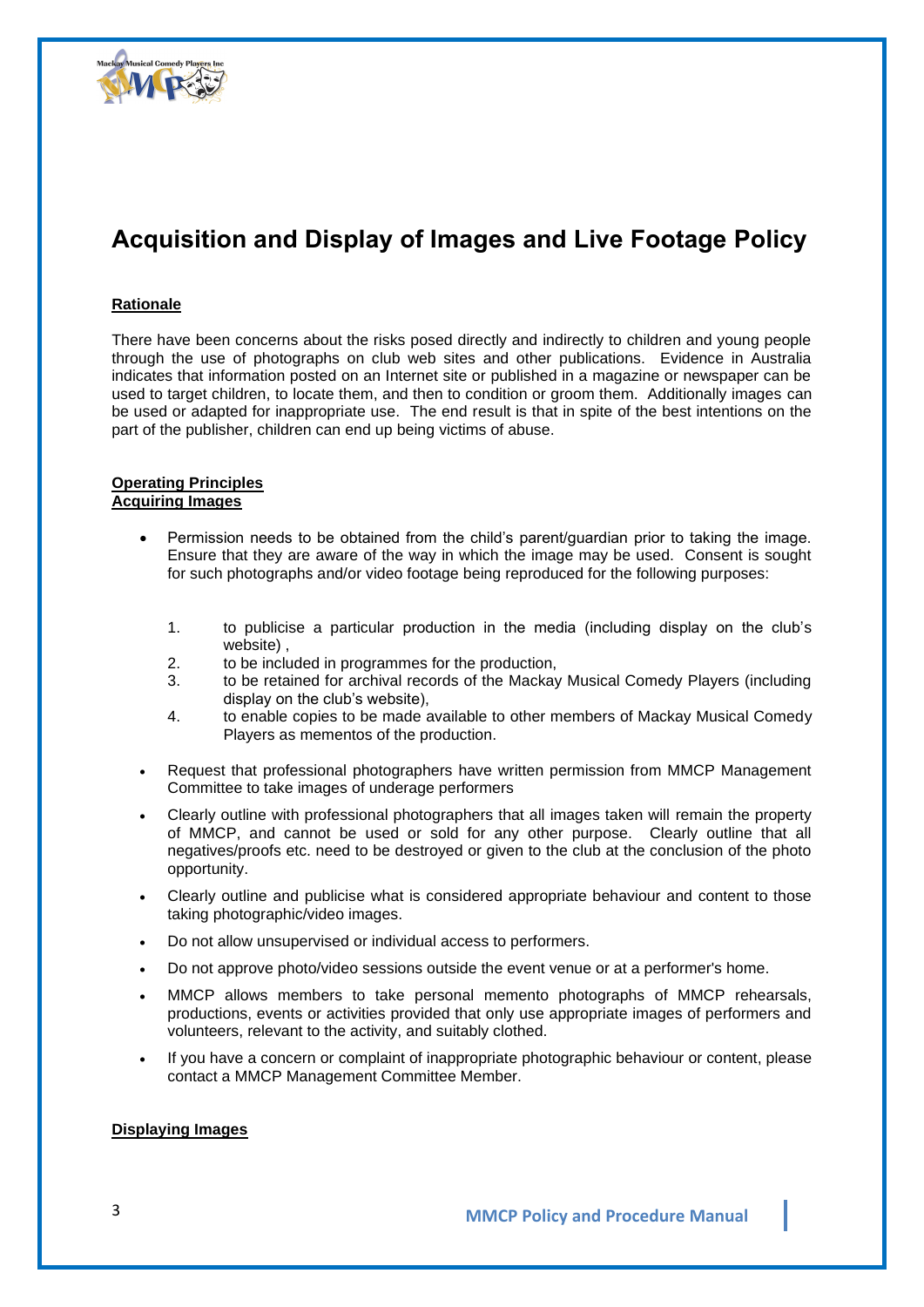

- All members should be aware that it is an offence to publish an image of a child under 18 years of age without the written consent of a parent or guardian.
- Permission needs to be obtained from the performer's parent/guardian prior to using their image. Ensure that they are aware of the way in which the image is to be used and how long the image will be displayed when used on a website. Consent is sought for such photographs and/or video footage being reproduced for the following purposes:
	- 1. to publicise a particular production in the media (including display on the club's website) ,
	- 2. to be included in programmes for the production.
	- 3. to be retained for archival records of the Mackay Musical Comedy Players (including display on the club's website),
	- 4. to enable copies to be made available to other members of Mackay Musical Comedy Players as mementos of the production.
- If the performer is named, avoid using their image.
- If an image is used, avoid naming the performer. If this is not possible avoid using both a first name and surname.
- Do not display personal information such as residential address, email address or telephone numbers without gaining consent from a parent/guardian first.
- Do not display information about hobbies, likes/dislikes, school etc. as these can be used as grooming tools by pedophiles or other persons.
- Only use appropriate images of the performer, relevant to the activity, and suitably clothed. Images of performers in an activity that involves minimal clothing or unusual body positions/poses, which could potentially be misused, should focus on the activity not on a particular child and avoid full face and body shots.
- Reduce the ability for the direct copying of pictures from a website to another source (i.e. disable the 'right mouse click' function).
- Members should not publish images of a child under 18 years of age, taken during any MMCP rehearsal, production, event or activity unless they have the written consent of the child's parent or guardian. Photographs of other members taken as personal mementos will not breach this guideline unless copies are supplied by the member to a third party.
- The making of video / live footage of any MMCP production including recordings on mobile phones or digital cameras is not permitted without the written consent of MMCP Management Committee. Unauthorised recordings of MMCP productions may breach MMCP's licensing agreements with the persons or organizations holding royalty or copyright entitlements. Breaches of licensing agreements may expose MMCP to financial or legal consequences. Any loss suffered by MMCP as a direct breach of this policy may be recovered from the member or parent/guardian of any member under the age of 18 years who is responsible for the said breach.
- Members are not permitted to display official MMCP photographs or images or live footage on MySpace, Facebook or any other internet social networking site.
- Members may publish personal photographs of other adult members or of members under 18 years for whom they have written parental/guardian consent provided that members shall not use the name Mackay Musical Comedy Players, or the acronym MMCP, or the logo of Mackay Musical Comedy Players in association with that publication, unless the member has the written consent of MMCP Management Committee.
- Before being provided with official MMCP photographs, footage or images, members or parent/guardians of members under 18 will be required to sign an acknowledgement that they will comply with the above policies. MMCP will maintain a Register of such acknowledgements.

If you have a concern or complaint of inappropriate photographic behaviour or content, please contact a MMCP Management Committee Member.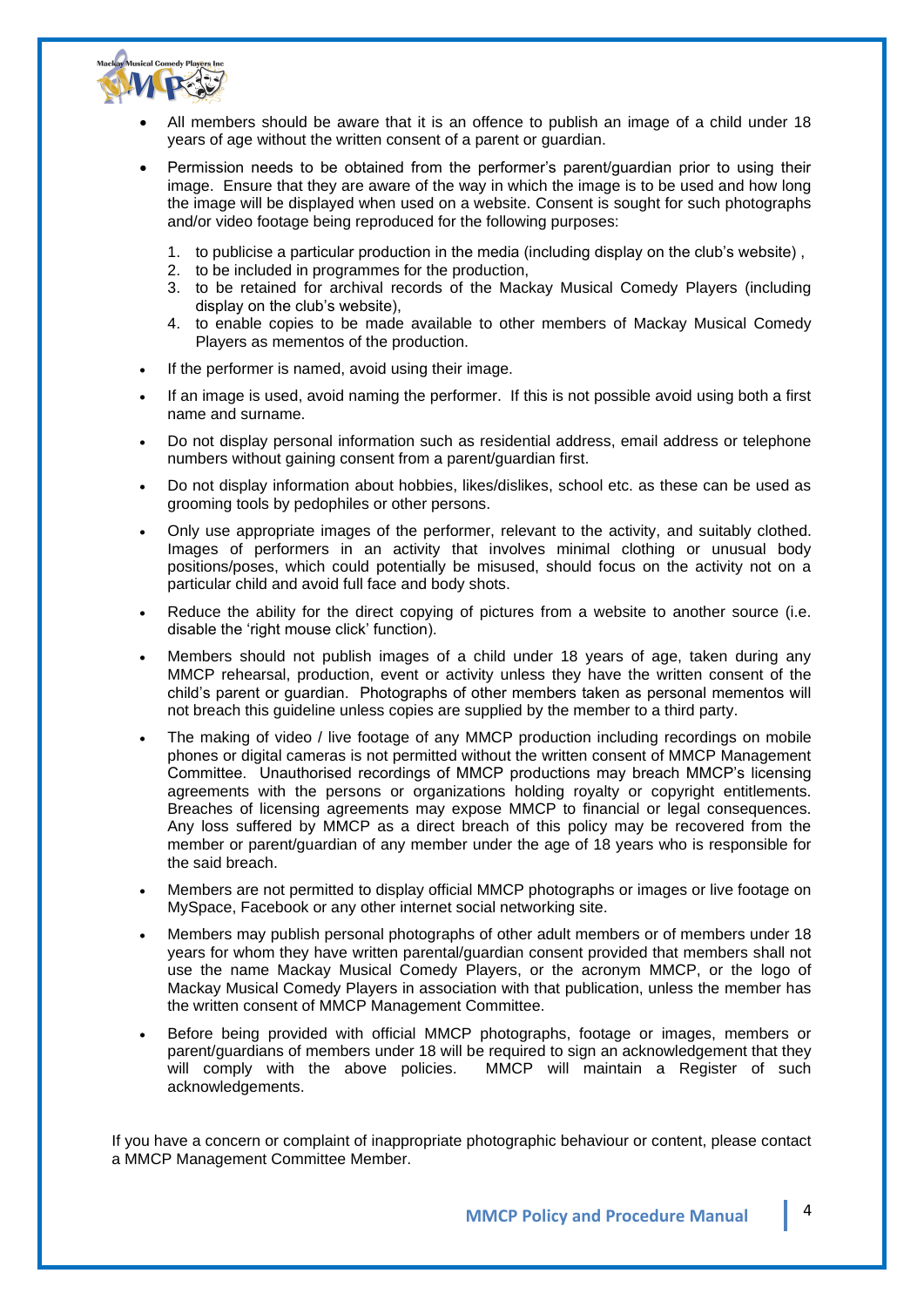

This policy is will be reviewed annually to ensure its continuing relevance. This policy will be communicated to all MMCP members upon joining our club and upon annual review. The policy will be displayed in a prominent location at the Lamb Street Workshop; on the organisation's website (www.mmcp.org.au); and is available to members, volunteers, employees or contractors on request.

The MMCP Management Committee is responsible for monitoring this policy and ensuring compliance. Breaches shall be dealt with as outlined in MMCP's *Child Protection Risk Management Strategy* by the MMCP Management Committee and may result in suspension or cancellation of membership.

**Illegal activities shall be dealt with by the relevant authorities.**

| <b>Version Control:</b>                    |                           |                  |                                                                |                          |               |                                  |
|--------------------------------------------|---------------------------|------------------|----------------------------------------------------------------|--------------------------|---------------|----------------------------------|
| Title:                                     | Date<br><b>Effective:</b> | <b>Version</b>   | <b>Amendments:</b>                                             | <b>Approved By:</b>      | <b>Review</b> | <b>Planned</b><br><b>Review:</b> |
| Acquisition and                            | 24.08.2009                | <b>DRAFT</b>     | First Issue                                                    | M. Duncan                | 3 years       | 24.08.2012                       |
| Display of<br>Images and Live<br>Footage _ | 10.10.2017                | v <sub>1.1</sub> | Update logo                                                    | M. Duncan                | 3 years       | 10.10.2018                       |
|                                            | 10.10.2018                | $v$ 1.2          | Legislation, Process<br>Layout, Version<br>Control adjustments | <b>MMCP</b><br>Committee | 3 years       | 10.10.2021                       |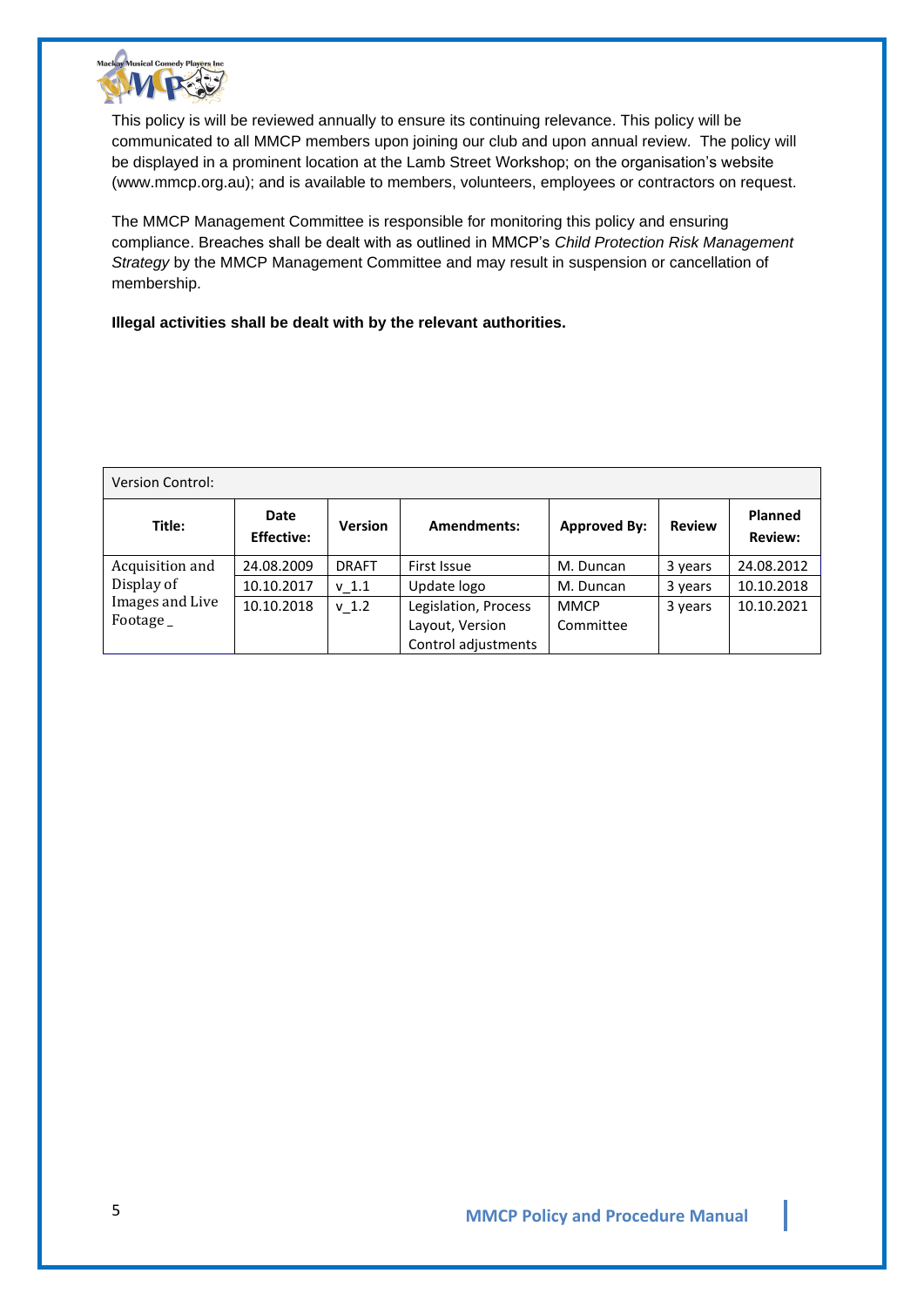

### **Child Protection Policy**

### **Rationale**

Mackay Musical Comedy Players Inc (MMCP) is committed to the safety and wellbeing of all of the members of the club, especially children and young people. MMCP will treat children and young people with respect and understanding at all times.

Children and young people have a right to enjoy our club in a safe environment. Adult members of our club have a duty of care to protect children and young people from any foreseeable risks of harm. As such, all members must comply with this policy at all times whilst on MMCP premises and / or whilst representing MMCP.

#### **Operating Principles**

This policy applies to the following, whether they are in a paid or unpaid/voluntary capacity:

- Individuals sitting on committees and sub committees;
- Employees and volunteers;
- **EXECT** Support personnel (e.g. off-stage workers and crews);
- Directing teams;
- **Members: including Life Members; Ordinary Members and Associate Members;**
- Children and young people
- Parents, Guardians, spectators and sponsors to the full extent that is possible.

It is the responsibility of the person or persons carrying out a task on behalf of MMCP to ensure that the correct procedures are employed. The overall responsibility for ensuring correct procedures are followed rests with the Management Committee of the organisation.

To ensure children and young people are kept safe from harm whilst under our care, we will:

- Ensure all MMCP members receive a Membership Handbook upon joining the club which outlines the club's policies, procedures and expectations; where copies of the policies and procedures are located or how they can be obtained by members.
- Ensure any volunteers, employees or engaged contractors involved in working with children or young people on behalf of MMCP, are provided with a copy of the Code of Conduct and provided with information about the location and availability of the club's policies and procedures.
- Ensure all MMCP Management Committee Members, volunteers, employees or engaged contractors involved in working with children or young people on behalf of MMCP, hold a current Blue Card or are supervised at all times by a Management Committee Member holding a Blue Card.
- Ensure that at NO time a child or young person under the age of 18 years is left alone with an adult(s), unless permission has been given by the child's parent / guardian (e.g. an adult member has arranged to give a child a lift home).
- Ensure that all children and young people under 18 years of age submit written permission to be collected from MMCP's care by any person other than that nominated upon joining the club.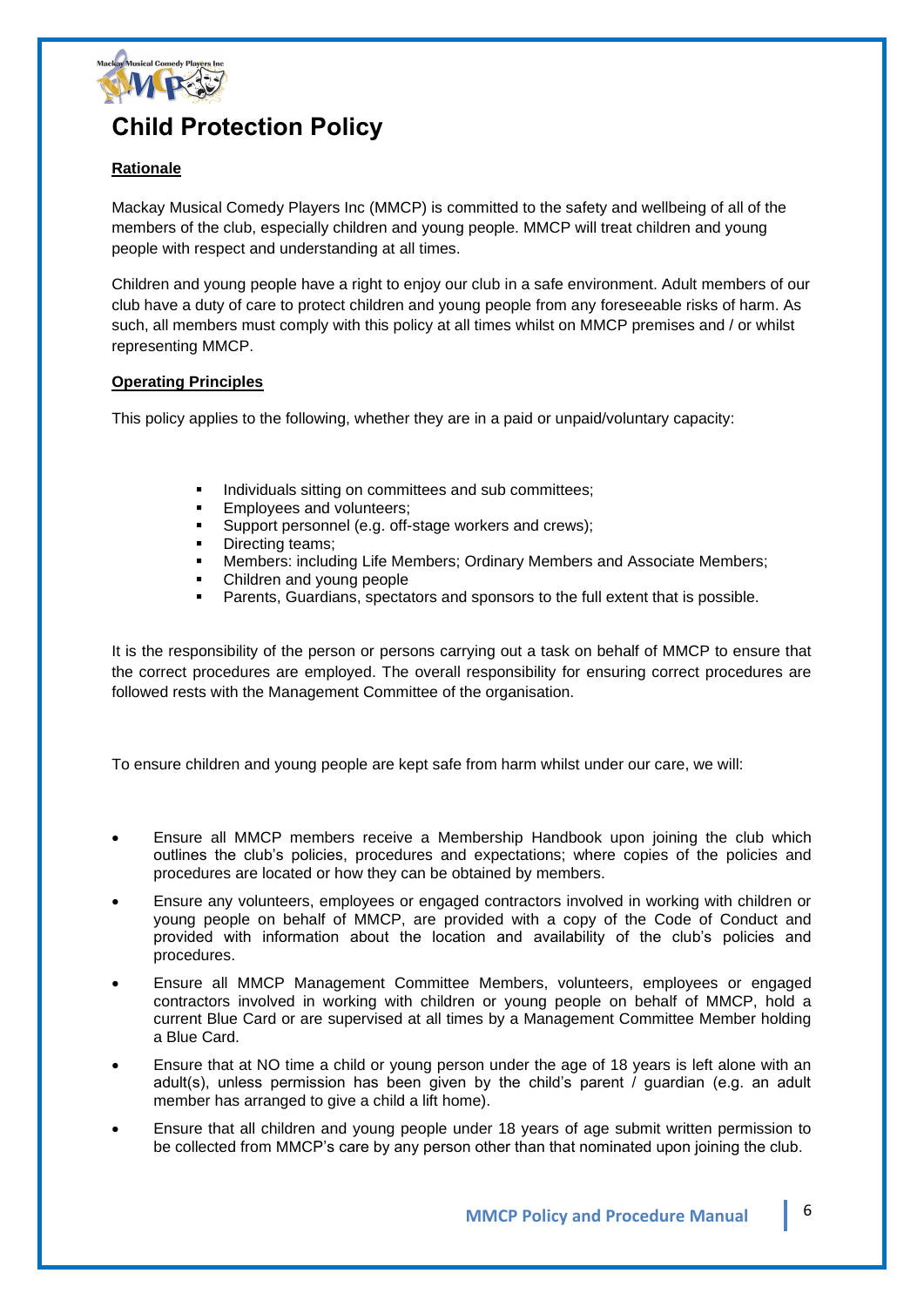

- Ensure all members, volunteers, employees or contractors sign the Sign-On Register when entering the Lamb Street Workshop and Sign-Out Register when leaving. Parents or guardians must sign the Sign Out Register when collecting their child or young person unless they have provided written authority for a third party to collect the child (in which case such third party must sign the Register), or the parents or guardians have provided written consent for the child to sign the Sign-Out Register.
	- Implement and maintain a *Child Protection Risk Management Strategy*, as required by the Working with Children (Risk Management and Screening) Act 2000. The *Child Protection Risk Management Strategy* shall be:
		- Reviewed annually; and
		- Communicated to all MMCP members upon joining our club and upon review.
- Implement and maintain a *Risk Management Procedure* so that risks to our members can be identified, assessed and controlled effectively.
- Implement and maintain an *Incident Management Procedure* which will provide guidelines for handling disclosures or suspicions of harm, including reporting guidelines.
- Respond appropriately to allegations of breaches to this policy, which may include notifying the Police and other relevant authorities.
- Ensure all MMCP members, volunteers, employees and contractors abide by MMCP's Code of Conduct.
- This policy will be reviewed annually to ensure its continuing relevance. This policy will be communicated to all MMCP members upon joining our club and upon annual review. The policy will be displayed in a prominent location at the Lamb Street Workshop; on the organisation's website www.mackaymusicalcomedyplayers.com and is available to members, volunteers, employees or contractors on request.
- The MMCP Management Committee is responsible for monitoring this policy and ensuring compliance. Breaches shall be dealt with as outlined in MMCP's *Child Protection Risk Management Strategy* by the MMCP Management Committee and may result in suspension or cancellation of membership.
- **Illegal activities shall be dealt with by the relevant authorities.**

| <b>Version Control:</b> |                           |                |                                                                |                          |               |                           |
|-------------------------|---------------------------|----------------|----------------------------------------------------------------|--------------------------|---------------|---------------------------|
| Title:                  | Date<br><b>Effective:</b> | <b>Version</b> | <b>Amendments:</b>                                             | <b>Approved By:</b>      | <b>Review</b> | Planned<br><b>Review:</b> |
| Child Protection        | 01.02.2009                | <b>DRAFT</b>   | First Issue                                                    | M. Duncan                | 3 years       | 01.02.2012                |
|                         | 10.10.2017                | $v_1.1$        | Update as per<br>Legislation                                   | T. Beckmann              | 1 year        | 10.10.2018                |
|                         | 10.10.2018                | $v$ 1.2        | Legislation, Process<br>Layout, Version<br>Control adjustments | <b>MMCP</b><br>Committee | 3 years       | 10.10.2021                |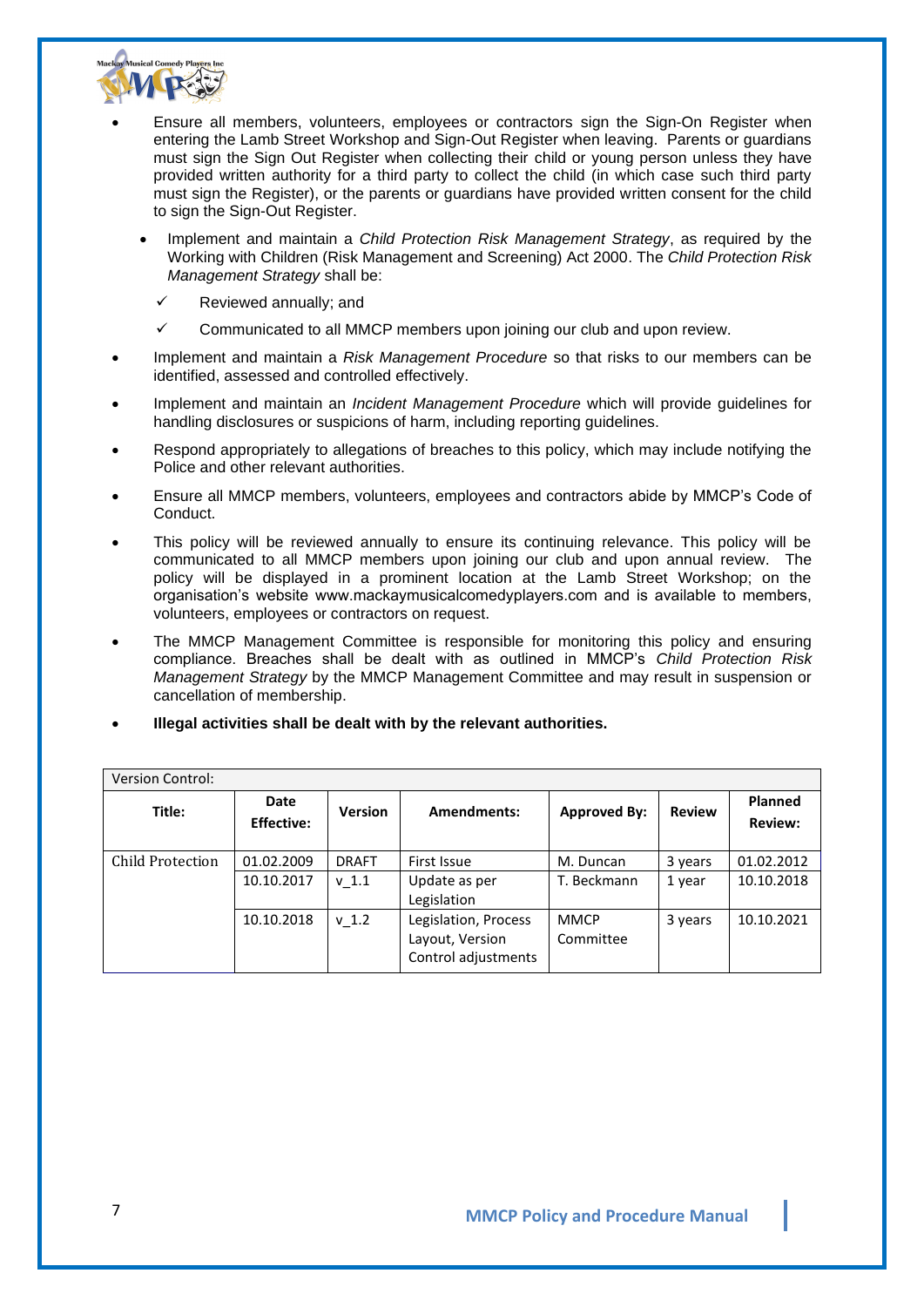

### **Code of Conduct**

### **Rationale**

Mackay Musical Comedy Players Inc (MMCP) is committed to providing a safe and healthy environment for all members, volunteers, employees and contractors. As such, MMCP members are required to abide by the following rules when on MMCP premises and / or whilst representing MMCP.

#### Operating Principles

#### **Adult members, volunteers, employees and contractors will:**

- foster mutual respect between themselves and children and young people regardless of cultural identity and cultural practices/behaviour
- be aware that the needs of children and young people will vary according to their ages, stages of development, special circumstances and special needs
- use language which is age/stage appropriate, clear, non-threatening and non-sexual
- use physical contact only where it is completely necessary during the course of businessrelated duties and where permission from the child and the child's parent/carer has been gained in that instance
- willingly listen to a child or young person's concerns/issues
- willingly use a variety of methods to motivate a child or young person
- openly listen to parent/child suggestions, feedback and complaints, and
- employ corrective practices which are not punitive, humiliating or aggressive.
- Follow MMCP's Guidelines for Transporting Young People (See attached guidelines)

#### **Children and young people also have responsibilities. They will demonstrate:**

- willingness to learn, listen and receive instructions
- respect for other children, young people and adults who may be participating
- respect the property of the organisation and other members, volunteers, employees or contractors
- safe and appropriate behaviour while waiting for and/or during rehearsals and performances, and
- responsibility for appropriate behaviour and reporting inappropriate behaviour and unsafe situations or harm.

#### **Parents and caregivers should:**

- raise any issues or concerns with MMCP's Management Committee
- drop off and pick up child in a timely fashion and in compliance with MMCP's *Procedures – Drop off and pick up of participants by parents / guardians* (See guidelines) ,
- provide the necessary resources/materials relevant to the activity as requested
- advise MMCP of any medical allergies / conditions that may affect the child's participation in any MMCP activities
- alert MMCP's Management Committee to any concerns as soon as they arise when possible
- give constructive feedback on MMCP's policies and procedures
- be aware that personal information will be treated confidentially and privacy will be respected.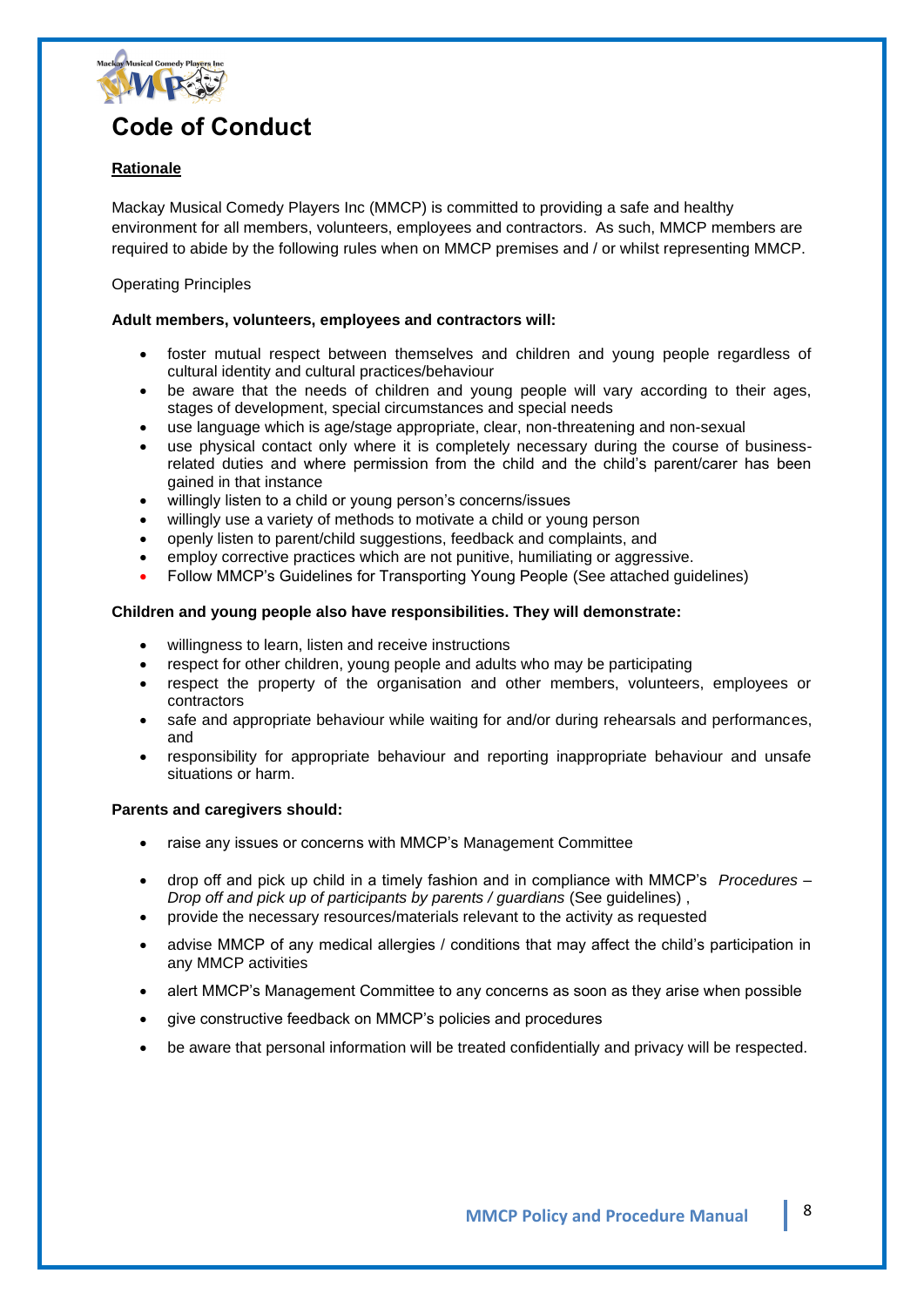

MMCP requires all members, volunteers, employees, contractors and visitors to:

- Abide by MMCP Policies at all times. Adult members must pay particular attention to the *Child Protection Policy* and *Child Protection Risk Management Strategy.*
- Not harass any other person in relation to an individual's race, colour, sex, religion, national origin, citizenship status, age or disability.
- Not possess pornographic material at any MMCP venue.
- Not engage in inappropriate physical contact.
- Not be effected by or have in their possession any illicit substance at any time whilst attending an MMCP event.
- Not consume alcohol before or during any MMCP performance or rehearsal involving children.
- Not be adversely affected by alcohol at any MMCP event.
- Only smoke tobacco in accordance with relevant legislation, i.e. No smoking inside the Lamb Street Workshop or within four (4) metres of entryways.
- Wear enclosed footwear at the Lamb Street Workshop, and as otherwise instructed.
- NOT chew gum in or around rehearsal and performance venues.
- Respect other people's property at all times. Any person caught stealing shall be referred to the Police.
- Treat all rehearsal and performance venues with respect.
- Place all rubbish in the bins provided.
- NOT enter areas that are marked as 'NO ENTRY' or "AUTHORIZED ENTRY ONLY".
- Report all hazards and incidents to MMCP Management Committee Member e.g. injuries, breakages and unsafe conditions.
- In addition, MMCP has deemed the following behavior UNACCEPTABLE by adult members in the presence of children and young persons under the age of 18 years:
- Offensive language, including offensive jokes and offensive prints on clothing.
- Adults must not place themselves in a situation where they are ALONE with a member who is under the age of 18 years old, unless permission has been granted by the child's parent / guardian (e.g. an adult member has arranged to give a child a lift home).
- *Breaches to this Code of Conduct shall be dealt with by the MMCP Management Committee and may result in suspension or cancellation of membership. Illegal activities shall be dealt with by the relevant authorities.*
- This *Code of Conduct* will be reviewed annually to ensure its continuing relevance. The MMCP Management Committee is responsible for monitoring this *Code of Conduct* and ensuring compliance.
- This policy will be communicated to all MMCP members upon joining our club and upon review. The policy will be displayed in a prominent location at the Lamb Street Workshop; on the organisation's website [www.mackaymusicalcomedyplayers.com.au](http://www.mackaymusicalcomedyplayers.com.au/) and is available to members, volunteers, employees or contractors on request.

| <b>Version Control:</b> |                           |                  |                            |                     |               |                                  |
|-------------------------|---------------------------|------------------|----------------------------|---------------------|---------------|----------------------------------|
| Title:                  | Date<br><b>Effective:</b> | <b>Version</b>   | Amendments:                | <b>Approved By:</b> | <b>Review</b> | <b>Planned</b><br><b>Review:</b> |
| Code of Conduct         | 24.08.2009                | <b>DRAFT</b>     | First Issue                | M. Duncan           | 3 years       | 24.08.2012                       |
|                         | 10.10.2017                | v <sub>1.1</sub> | Major Review and<br>Update | T. Beckmann         | 1 years       | 10.10.2018                       |
|                         | 10.10.2018                | v <sub>1.2</sub> | Logo, Version              | <b>MMCP</b>         | 3 years       | 10.10.2021                       |
|                         |                           |                  | control, spelling and      | Committee           |               |                                  |
|                         |                           |                  | grammar                    |                     |               |                                  |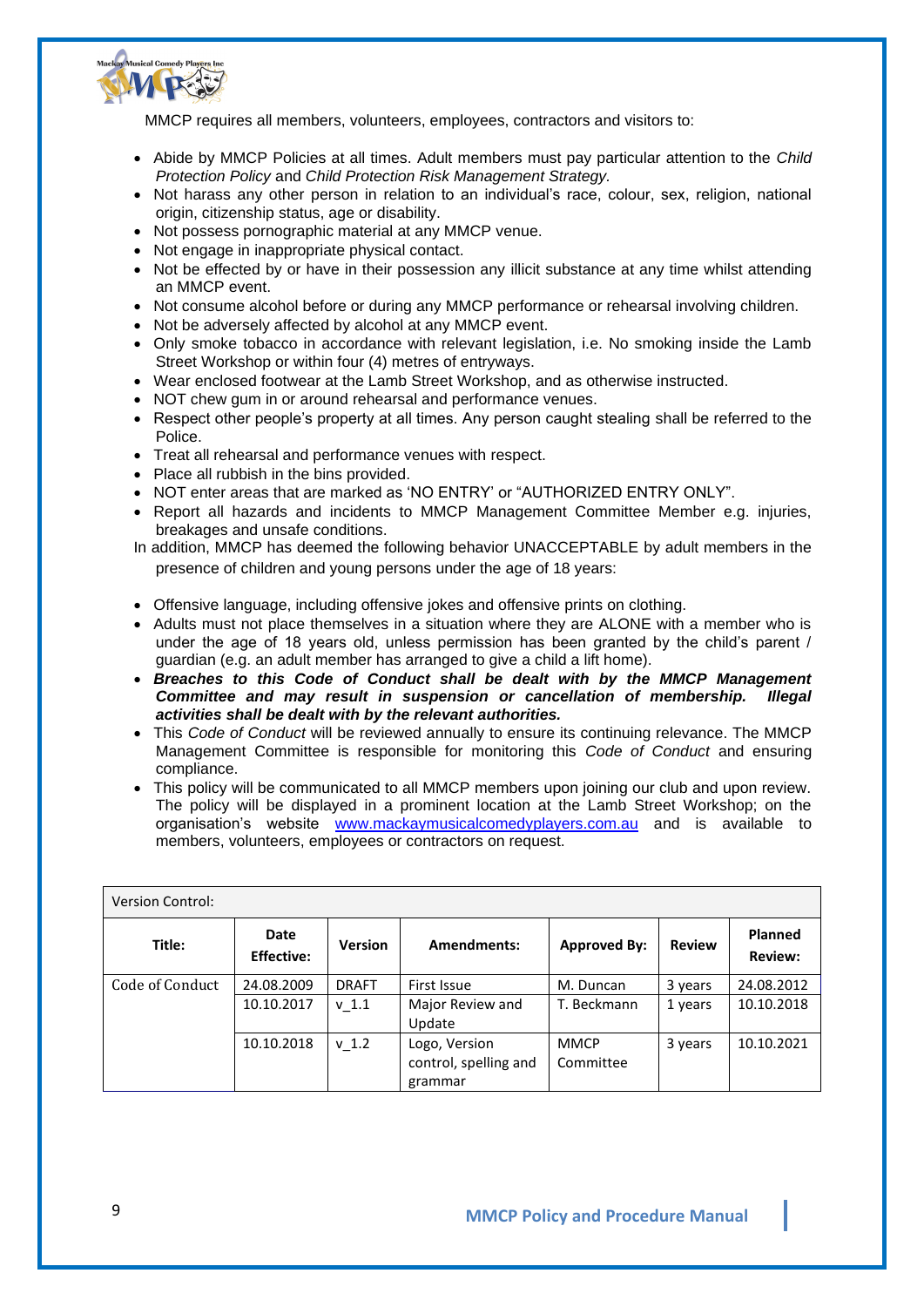

### **Health and Safety Policy**

### **Rationale**

Mackay Musical Comedy Players Inc (MMCP) is committed to providing a safe and healthy environment for all members and visitors.

#### **Operating Principles**

This policy applies to the following, whether they are in a paid or unpaid/voluntary capacity:

- Individuals sitting on committees and sub committees;
- Employees and volunteers;
- Support personnel (e.g. off-stage workers and crews);
- Directing teams;
- Members: including Life Members; Ordinary Members and Associate Members;
- Children and young people
- Parents, Guardians, audience and sponsors to the full extent that is possible.

To achieve and maintain a safe and healthy environment, we will:

- Prioritise health and safety in all decisions made.
- Integrate occupational health and safety into all aspects of our operations.
- Involve MMCP club members in processes designed to reduce workspace or environmental risks to an acceptable level.
- Establish and implement a *Risk Management Procedure*.
- Establish and implement an *Incident Management Procedure*.
- Identify the direct causes of incidents and take necessary steps to prevent recurrence.
- Comply with applicable legislation, codes of practice and standards.
- Ensure all members and visitors are made aware of and abide by our Procedures, Policies and Code of Conduct.
- Ensure all persons rehearsing at the Lamb Street Workshop wear enclosed footwear.
- Ensure all persons performing set construction must wear the Personal Protective Equipment provided.

Any incidents affecting the health or safety of any individual attending at an MMCP venue, or any individual involved in an MMCP production at an external venue should be reported to a committee member using the Health & Safety Incident Report form, or the venue supervisor of any external venue.

This policy is will be reviewed annually. This policy will be communicated to all MMCP members upon joining our club and upon review. The policy will be displayed in a prominent location at the Lamb Street shed.

The MMCP Management Committee is responsible for monitoring this policy and ensuring compliance.

| <b>Version Control:</b>     |                           |                  |                      |                     |               |                                  |
|-----------------------------|---------------------------|------------------|----------------------|---------------------|---------------|----------------------------------|
| Title:                      | Date<br><b>Effective:</b> | <b>Version</b>   | Amendments:          | <b>Approved By:</b> | <b>Review</b> | <b>Planned</b><br><b>Review:</b> |
| Health and<br>Safety Policy | 24.08.2009                | <b>DRAFT</b>     | First Issue          | M. Duncan           | 3 years       | 24.08.2012                       |
|                             | 10.10.2017                | v <sub>1.1</sub> | Update logo          | M. Duncan           | 3 years       | 10.10.2018                       |
|                             | 10.10.2018                | $v$ 1.2          | Legislation, Process | <b>MMCP</b>         | 3 years       | 10.10.2021                       |
|                             |                           |                  | Layout, Version      | Committee           |               |                                  |
|                             |                           |                  | Control adjustments  |                     |               |                                  |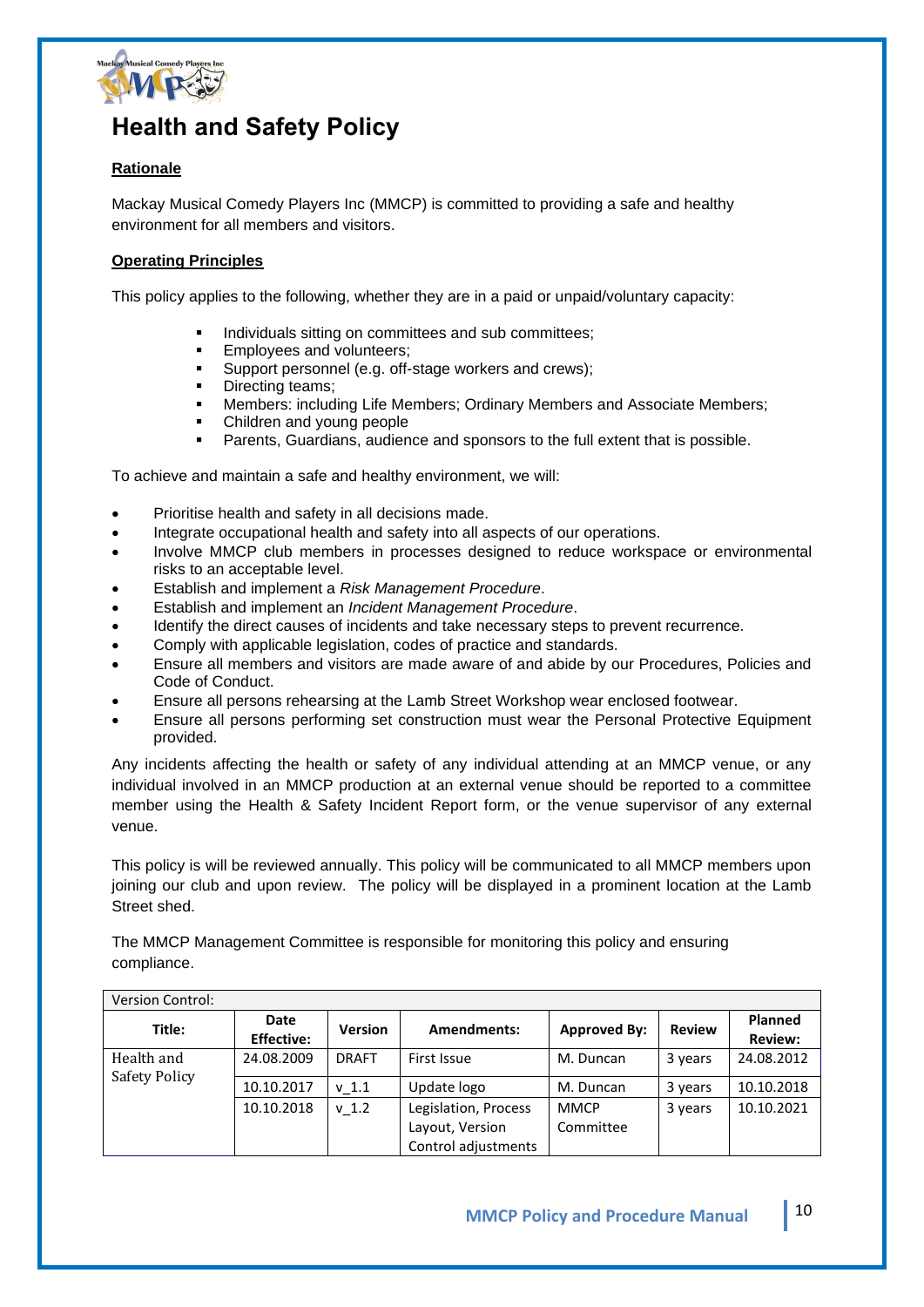

### **Rationale**

Protecting your privacy is important to MMCP. Whenever we collect and otherwise deal with your personal information, we are governed by the National Privacy Principles (NPPs) which are contained in the Privacy Act 1988.

Under the Privacy Act 1988 (as amended) Mackay Musical Comedy Players Inc (MMCP) is obliged to comply with requirements effective from 21 December 2001. The following policy statement provides an overview of how we are meeting these privacy compliance obligations.

#### **Operating Principles**

This policy applies to the following, whether they are in a paid or unpaid/voluntary capacity:

- Individuals sitting on committees and sub committees;
- Employees and volunteers;
- **EXECT** Support personnel (e.g. off-stage workers and crews);
- Directing teams;
- **E** Members: including Life Members; Ordinary Members and Associate Members;
- Children and young people
- Parents, Guardians, spectators and sponsors to the full extent that is possible.

#### This policy requires

- collecting and dealing with information such as a name, address, email address or phone number and any sensitive information such as health information, we will be bound by the NPPs.
- collecting personal information every reasonable attempt is made to inform members why we are collecting your information, to whom we will disclose that information and the purposes for which we intend to use that information. In general, the purposes for which we collect your personal information include:
- to process an application to become a member of our organisation
- for administration purposes to maintain contact details in relation to productions
- to process a donation, sponsorship or other financial support
- to process your membership to our organization
- to allow us to review and improve our programs
- to keep you informed of MMCP developments and future opportunities
- information will be stored, processed and handled in a manner that complies with the NPPs.
- that at all times, great care will be taken to ensure that personal information is protected and treated confidentially and in accordance with the Privacy Act.

If a member believes that we have not dealt with personal information in a manner that complies with the Privacy Act or wishes to access personal information that is held about you, members may write to or email MMCP's Secretary requesting a form on which to document the matter which you wish to discuss or the information that you would like to access.

All correspondence should be directed to: The Secretary or The Secretary MMCP Inc. MMCP Inc. MACKAY QLD 4740

P.O. Box 95 mmcp inc@yahoo.com.au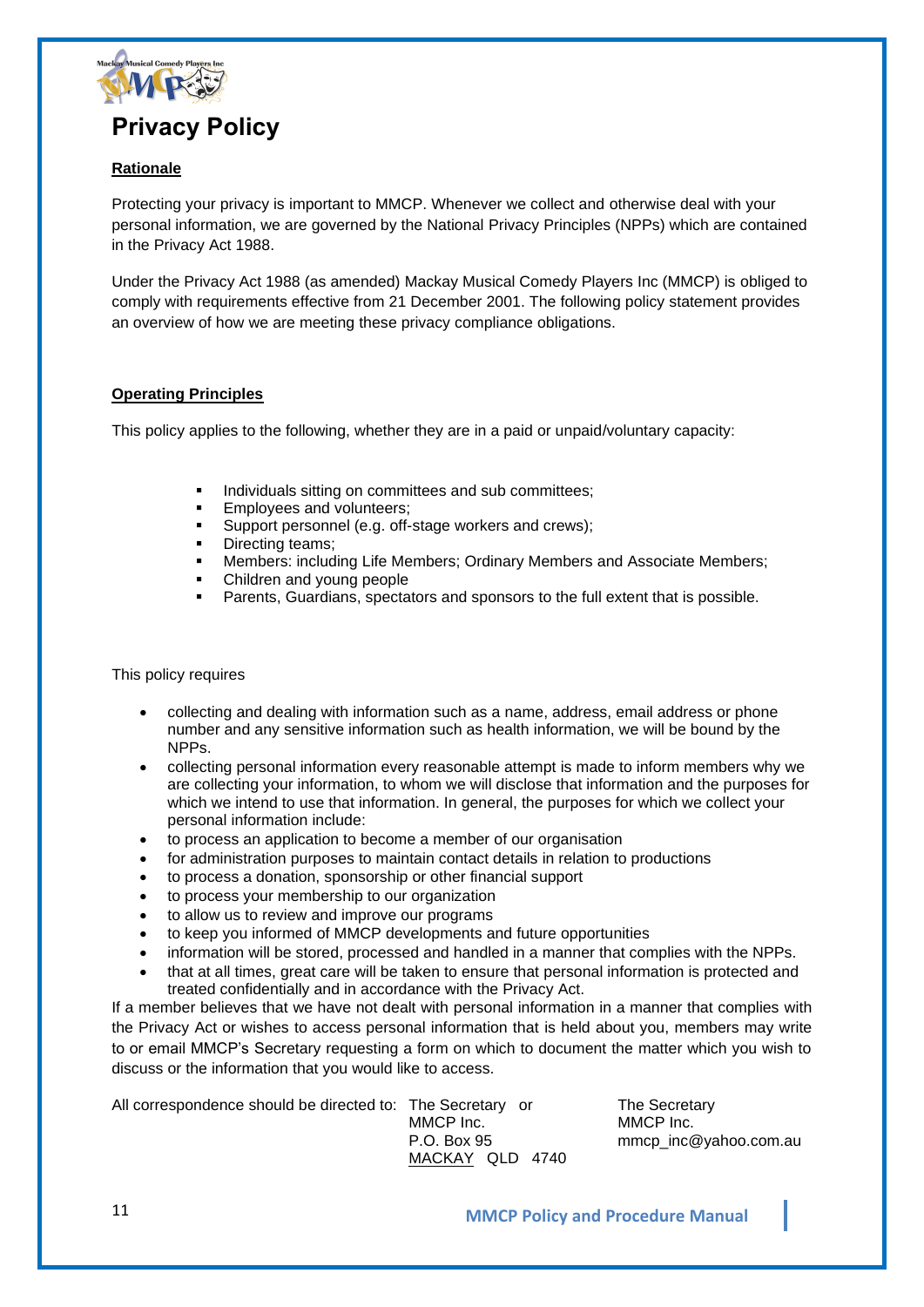

The MMCP Management Committee is responsible for monitoring this policy and ensuring compliance.

Breaches to this policy shall be dealt with by the MMCP Management Committee and may result in suspension or cancellation of membership.

Illegal activities shall be dealt with by the relevant authorities.

| <b>Version Control:</b> |                           |                |                                                                   |                          |               |                                  |
|-------------------------|---------------------------|----------------|-------------------------------------------------------------------|--------------------------|---------------|----------------------------------|
| Title:                  | Date<br><b>Effective:</b> | <b>Version</b> | Amendments:                                                       | <b>Approved By:</b>      | <b>Review</b> | <b>Planned</b><br><b>Review:</b> |
| Privacy Policy          | 01.02.2009                | <b>DRAFT</b>   | First Issue                                                       | M. Duncan                | 3 years       | 24.08.2012                       |
|                         | 10.10.2017                | $v$ 1.1        | Major Review and<br>Update                                        | T. Beckmann              | 1 years       | 10.10.2018                       |
|                         | 10.10.2018                | $v$ 1.2        | Legislation, Process<br>Layout, Version<br>Control<br>adjustments | <b>MMCP</b><br>Committee | 3 years       | 10.10.2021                       |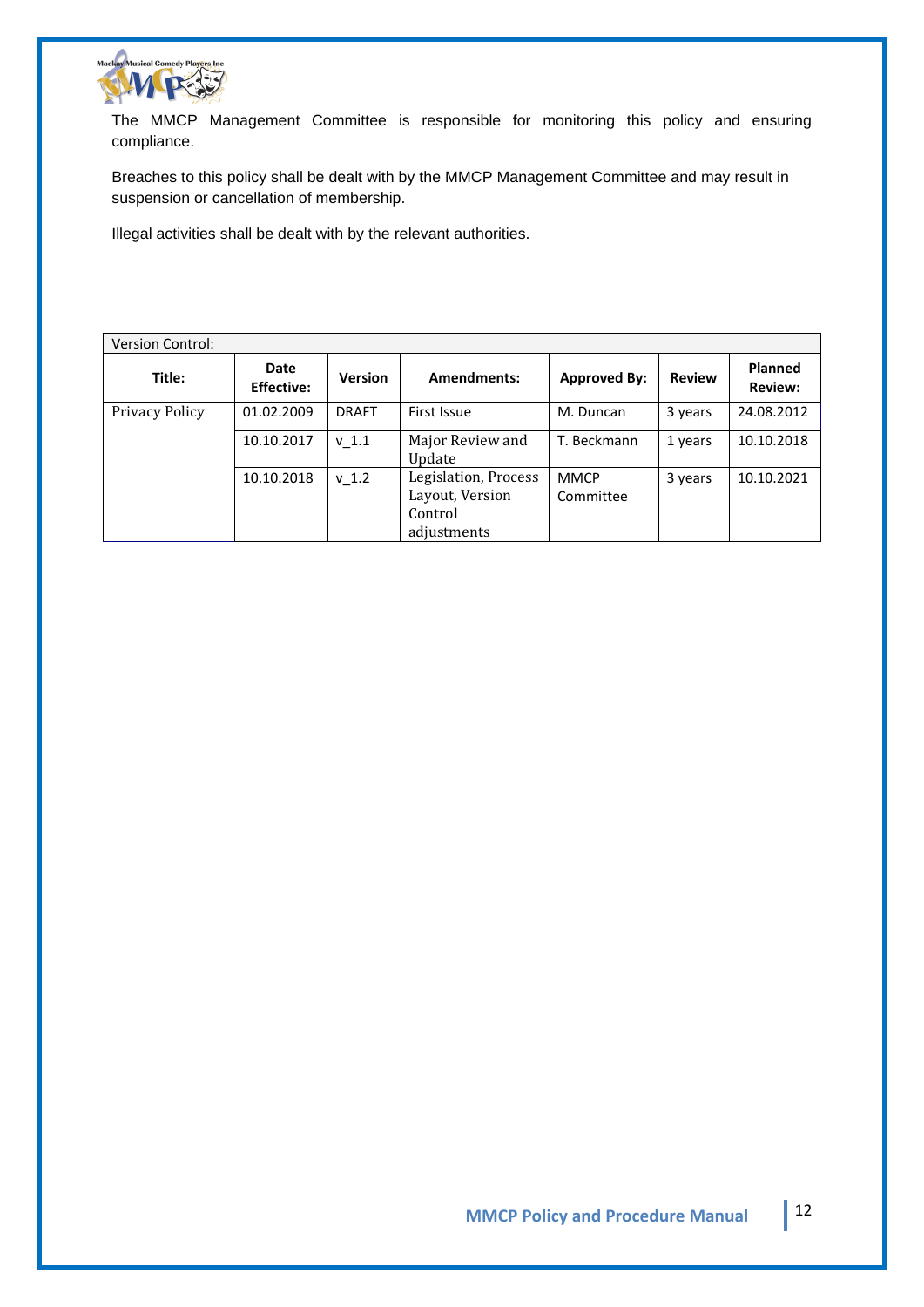

# PLANS and PROCEDURES

**MMCP Policy and Procedure Manual** 13

I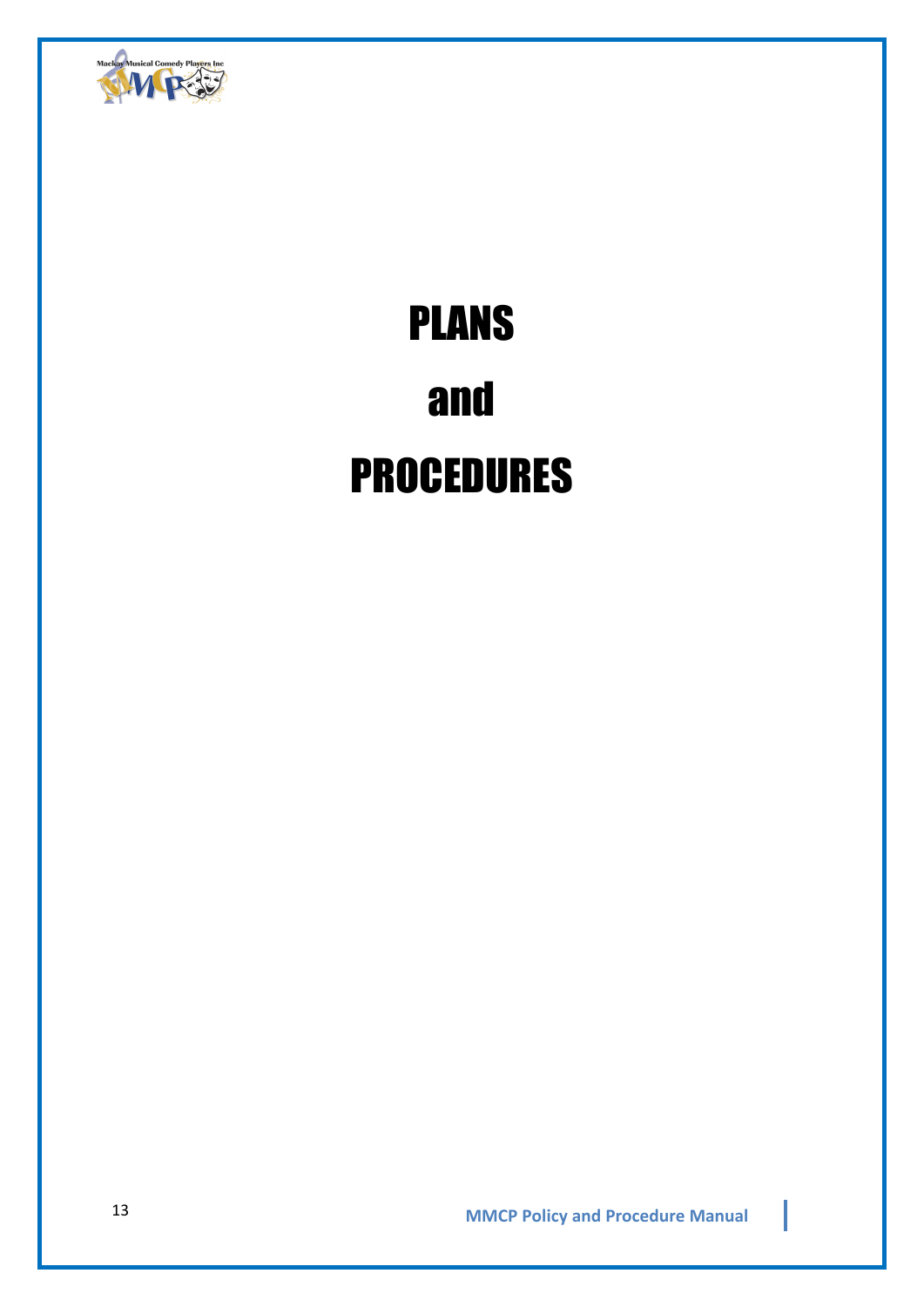

### **Child Protection Standard Operating Procedures – Standard Response**

| <b>Behaviour</b>                                                                                             | <b>Standard Response</b>                                                                                                                                                                                                                                                                                                                                                  |
|--------------------------------------------------------------------------------------------------------------|---------------------------------------------------------------------------------------------------------------------------------------------------------------------------------------------------------------------------------------------------------------------------------------------------------------------------------------------------------------------------|
| Child discloses that he/she<br>being<br>is<br>physically harmed by parent or family<br>member                | Ring Department of Communities (Child Safety and Disability<br>Services) to clarify, and to potentially report disclosure.                                                                                                                                                                                                                                                |
| Child discloses that he/she is<br>being<br>sexually abused<br>by parent or family<br>member                  | Report to Department of Communities (Child Safety and<br><b>Disability Services)</b><br>_ Provide support to child through Crisis Care if necessary                                                                                                                                                                                                                       |
| Child discloses that he/she is being sexually<br>or physically abused by someone outside<br>their own family | _ Report to Police<br>_ Provide support to child and notify parents                                                                                                                                                                                                                                                                                                       |
| Child says that he/she does not want to go<br>home with parent                                               | Ask child for reason<br>_ If answer suggests harm to child from someone at home,<br>report to relevant authorities<br>_ If not, discuss issue with parent                                                                                                                                                                                                                 |
| Child complains of being subjected to sexual<br>harassment / grooming behaviours by<br>MMCP member           | <b>Report to Police</b><br>_ Provide support to child and notify parents<br>Suspend alleged offending member's membership pending<br>outcome of Police investigations                                                                                                                                                                                                     |
| Child complains to parent that he/she was<br>physically or sexually abused at MMCP<br>venue                  | _ Parent to inform MMCP Committee Member of any issue the<br>child has in relation to an incident to clarify<br>Advise parent of their right to report these claims after having<br>clarified issue(s) with child                                                                                                                                                         |
| Unauthorised adults gaining access to<br>children or young people under 18 years                             | Sign In & Sign Out procedures in place to monitor<br>attendance at MMCP venues<br>Ensure appropriate level of adult supervision at all times<br>_ Procedure in place that children and young people under 18<br>years do not leave the venue during MMCP event<br>_ Monitor children at all times to ensure they remain within<br>sight of Blue Card authorised personnel |
| Child shows signs of depression, sadness<br>and/or talks/shows signs of self harm                            | _ Depending on the information given, discuss concerns with<br>parent/guardian<br>_If a reference to abuse is made by parent/guardian or child,<br>report to relevant authorities                                                                                                                                                                                         |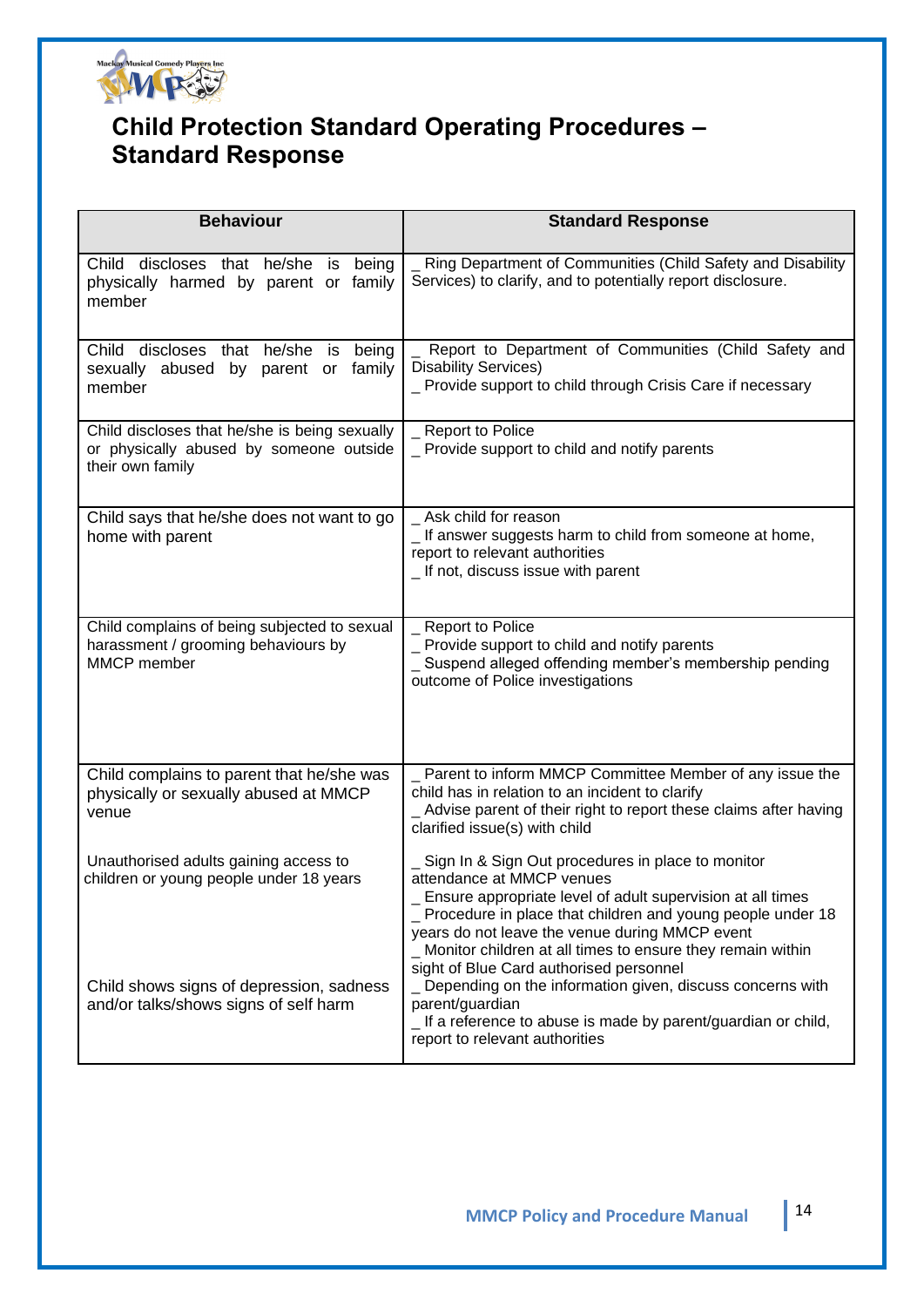

| <b>Behaviour</b>                                                                                                                                                 | <b>Standard Response</b>                                                                                                                                                                                                                                                                                     |
|------------------------------------------------------------------------------------------------------------------------------------------------------------------|--------------------------------------------------------------------------------------------------------------------------------------------------------------------------------------------------------------------------------------------------------------------------------------------------------------|
| Child behaving in a way that puts their<br>physical safety at risk                                                                                               | _ Health and Safety Policy in place to minimise environmental<br>factors<br>Refer child to Code of Conduct and Health & Safety Policy<br>_ Speak with parent / guardian about child's behaviour,<br>ensuring child is involved in discussion<br>_ Ensure appropriate level of adult supervision at all times |
| Child complains that a member, volunteer,<br>employee or contractor has requested child<br>to do something which makes the child feel<br>uncomfortable or unsafe | _ Discuss with the child why they feel uncomfortable or unsafe<br>_ Explore with the child / member of production team possible<br>alternate courses of action to meet the comfort level or<br>physical capacity of the child<br>_ If unable to identify alternate course of action, the child               |
| Child leaves MMCP venue without correct<br>authorisation                                                                                                         | should not be included in that event or activity<br>Sign In & Sign Out procedures in place and discussed with<br>parents and children<br>Sign Out procedure requires parents or guardians to sign<br>child out unless parents / guardians provide authority whereby<br>they assume the risk                  |
| Child complains to parent that he/she was<br>bullied or harassed at MMCP venue.                                                                                  | _ Child to be in sight at all times until parent or nominated third<br>party signs them out<br>_ Refer offending member to Code of Conduct<br>_ Discuss with child and parent or guardian<br>Management Committee to take disciplinary action against<br>offending member                                    |
| Child complains to parent that he/she was<br>verbally abused, racially vilified at MMCP<br>venue                                                                 | _ Provide parent with a copy of Code of Conduct and refer to<br>Statement of Commitment to protect children from harm<br>_ Provide procedures for making complaint<br>_ Request that parent observe future interactions at MMCP<br>venues                                                                    |
| Child's behaviour makes interaction<br>untenable and could potentially result in<br>harm to child or others                                                      | _ Refer child to Code of Conduct<br>Speak with parent about child's behaviour, ensuring child is<br>involved in discussion<br>_ Request parent immediately picks up child from MMCP<br>venue                                                                                                                 |
| Underage drinking by child or young person<br>under 18 years / Exposure of child or young<br>person to intoxicated member                                        | _ Require parent to attend any future events<br>Refer child and member to Code of Conduct<br>Discuss issue with child's parent or guardian<br>_ Management Committee to take disciplinary action against<br>offending member if required                                                                     |
| Child being supplied alcohol by a member                                                                                                                         | _ report to Police<br>advise child's parents or guardians<br>_ Management Committee to take disciplinary action against<br>offending member if required                                                                                                                                                      |
| Parent does not arrive to pick up child                                                                                                                          | Procedure for drop off and pick up provided to parent and<br>discussed<br>_ Parent provides other contact if unable to pick up child<br>_ Child to be in sight at all times until parent arrives                                                                                                             |
| Inappropriate use made of child's or young<br>person's image or video footage                                                                                    | _ Procedure to ensure child not left alone with adult member<br>Refer offending member to Policy on the Acquisition and<br>Display of Images and Live Footage<br>_ Refer to Police if appropriate<br>_ Require member to withdraw unauthorised publication                                                   |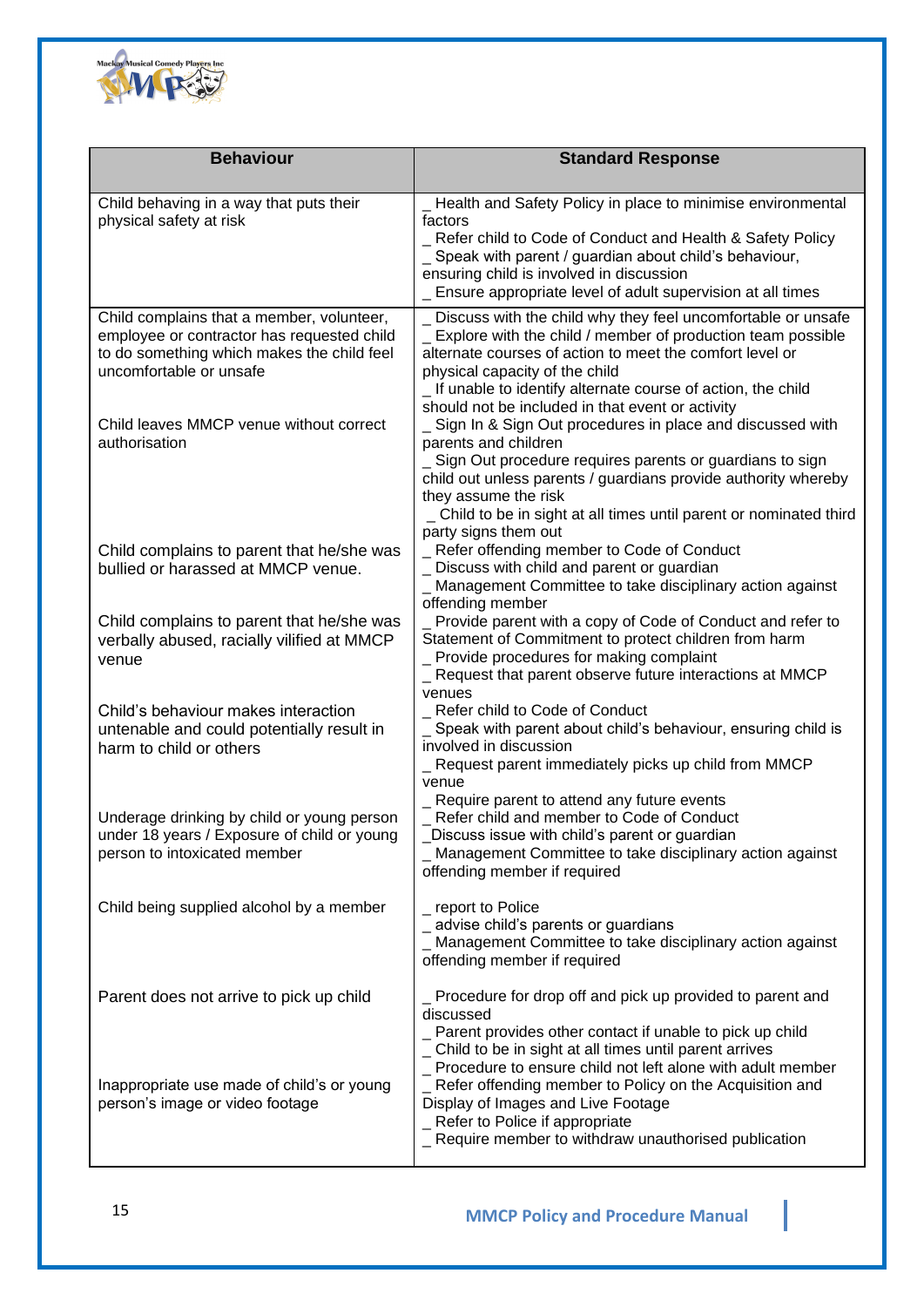

### **Emergency Evacuation Procedures**

### In the event of an emergency:

1. RAISE THE ALARM

- 2. Notify a member of the Management Committee who will contact Emergency Services.
- 3. Listen and follow any instructions given by Nominated Emergency Controller.

4. Assist anybody in immediate danger.

5. Barricade the danger area.

6. When instructed to do so, evacuate to the nominated assembly area, remaining clear of the danger area.

7. Nominated Emergency Controller to collect sign in book. Conduct Roll Call at Assembly area.

8. Remain at the nominated assembly area until further instructions are given.

9. For incidents occurring at the Jack Sturgeon Theatre Workshop, 44 Lamb Street, Mackay, the designated assembly area is outside the Mackay Indoor Bowls Hall, Bridge Road, Mackay (see table below).

10. For incidents occurring at venues other than 44 Lamb Street, MMCP members and volunteers will be advised of the designated assembly point for each respective venue, at the venue induction at the commencement of bump in or first rehearsal in the venue.

| <b>Version Control:</b> |                           |                  |                               |                     |               |                                  |
|-------------------------|---------------------------|------------------|-------------------------------|---------------------|---------------|----------------------------------|
| Title:                  | Date<br><b>Effective:</b> | <b>Version</b>   | <b>Amendments:</b>            | <b>Approved By:</b> | <b>Review</b> | <b>Planned</b><br><b>Review:</b> |
| Emergency<br>Evacuation | 01.02.2009                | <b>DRAFT</b>     | First Issue                   | M. Duncan           | 3 years       | 01.02.2012                       |
| Procedures              | 10.10.2017                | v <sub>1.1</sub> | Major Review and<br>Update    | T. Beckmann         | 1 year        | 10.10.2018                       |
|                         | 10.10.2018                | $v$ 2.0          | Title, Version                | <b>MMCP</b>         | 3 years       | 10.10.2021                       |
|                         |                           |                  | Control, Change of<br>wording | Committee           |               |                                  |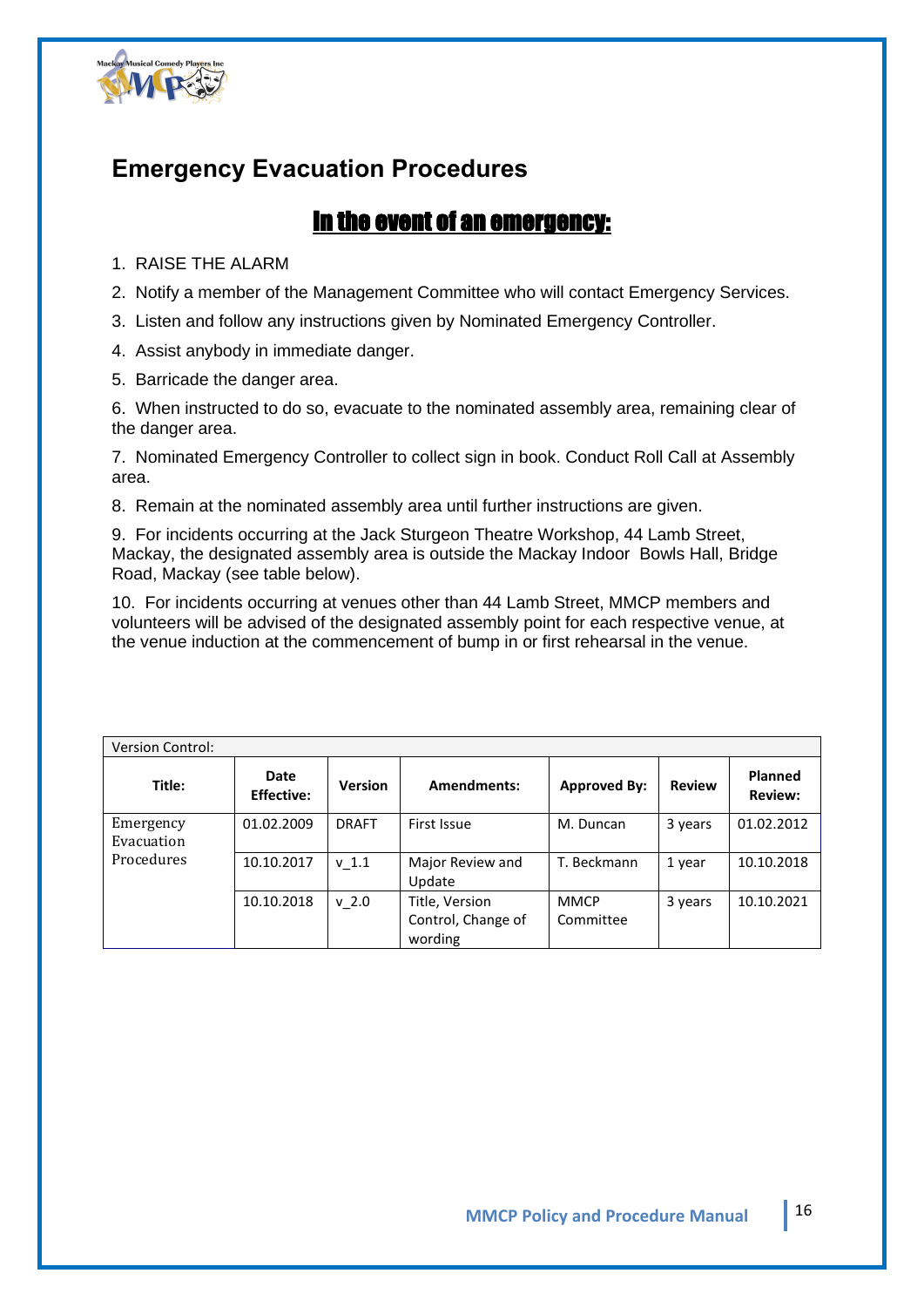

### **Risk Management Plan**

(INSERT)

**MMCP Policy and Procedure Manual** 17

I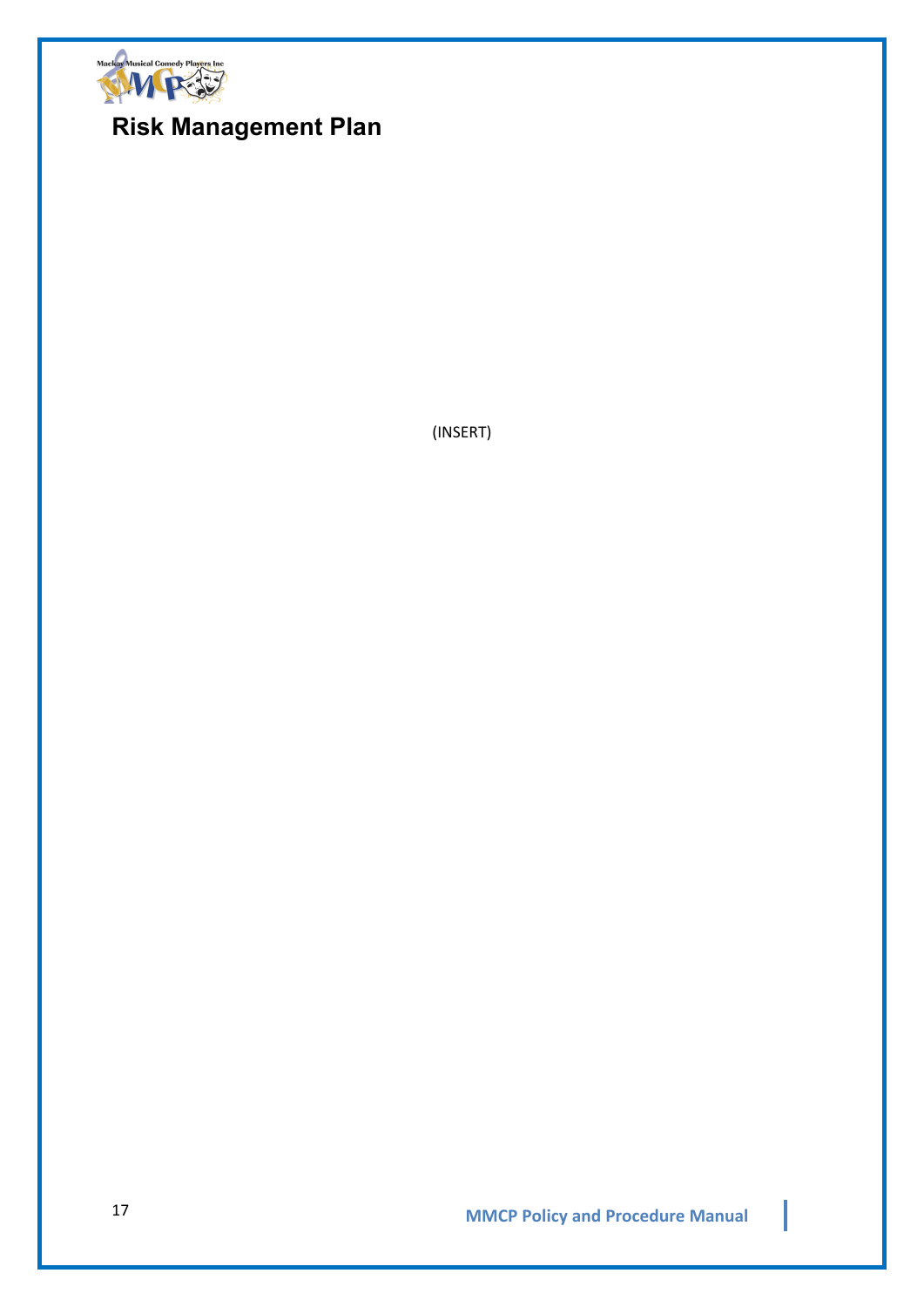

### **SOP – Drop off and Pick up of participants by Parents / Guardians**

Children and young people may be dropped off before an activity and picked up afterwards by their parents or guardians. In other instances, children may make their own way to and from an activity. On their way to and from children may be exposed to potential risk. Procedures should be put in place to minimise these risks.

To meet specific circumstances the following considerations are included with the procedure.

- Agree with parents/guardians a set procedure for drop off and pick up arrangements, including whether a child makes their own way to and from an activity, or will be dropped off and picked up. Let children and their parents/guardians know the times of rehearsals and performances and when they can expect to collect their children. Advise them that it is not your responsibility to transport children home if parents are delayed.
- Ensure there is a buffer period when either two MMCP Committee Members or one MMCP Committee Member and one other adult member arrive a certain period of time before an activity starts and stay a certain period of time after it ends.
- Follow the club procedure that if a parent/guardian is late picking up their child that the second to last adult present will wait with you and the child. This will also enable you to concentrate on making contact with the parent/guardian.
- Have a club procedure that there is a Register of parent/guardian emergency contact numbers and make sure that the MMCP Management Committee Member remaining with the last child/young person has access to a phone at all times.

| <b>Version Control:</b> |                           |                |                                        |                          |               |                                  |
|-------------------------|---------------------------|----------------|----------------------------------------|--------------------------|---------------|----------------------------------|
| Title:                  | Date<br><b>Effective:</b> | <b>Version</b> | <b>Amendments:</b>                     | <b>Approved By:</b>      | <b>Review</b> | <b>Planned</b><br><b>Review:</b> |
| Child Protection        | 01.02.2009                | <b>DRAFT</b>   | First Issue                            | M. Duncan                | 3 years       | 01.02.2012                       |
|                         | 10.10.2017                | $v_1.1$        | Major Review and<br>Update             | T. Beckmann              | 1 year        | 10.10.2018                       |
|                         | 10.10.2018                | $v_1$ .2       | Layout, Version<br>Control adjustments | <b>MMCP</b><br>Committee | 3 years       | 10.10.2021                       |